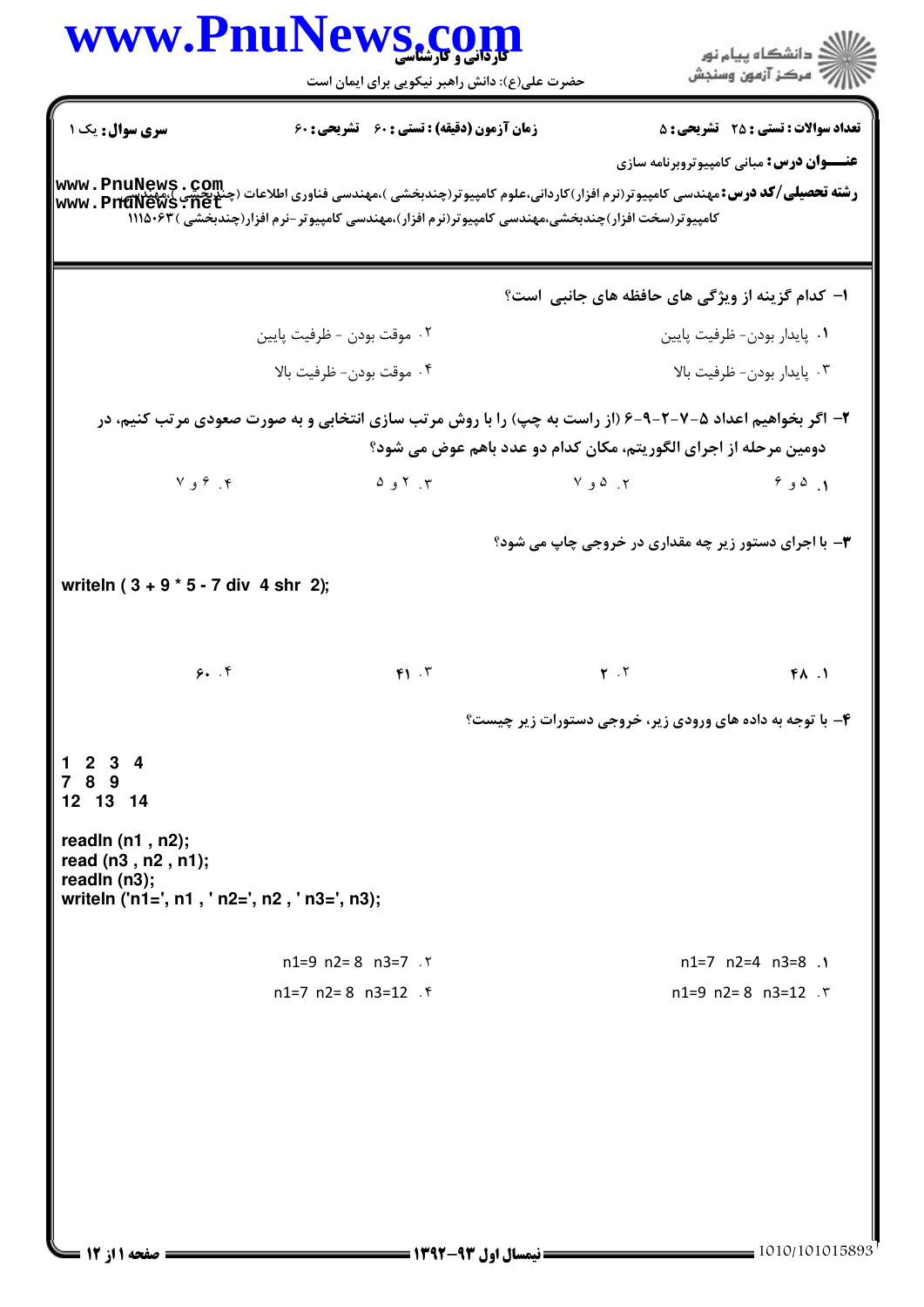|                                                                    | www.PnuNews.co<br><b>کا, دانی و کارشناسی</b>                                                                                                                                                                                                                                         |                                                          | ن<br>د انشکاه پیام نو <b>ر</b>                  |
|--------------------------------------------------------------------|--------------------------------------------------------------------------------------------------------------------------------------------------------------------------------------------------------------------------------------------------------------------------------------|----------------------------------------------------------|-------------------------------------------------|
|                                                                    | حضرت علی(ع): دانش راهبر نیکویی برای ایمان است                                                                                                                                                                                                                                        |                                                          | رِ ۖ مرڪز آزمون وسنڊش                           |
| سری سوال : یک ۱                                                    | زمان آزمون (دقیقه) : تستی : 60 تشریحی : 60                                                                                                                                                                                                                                           |                                                          | <b>تعداد سوالات : تستی : 25 - تشریحی : 5</b>    |
|                                                                    |                                                                                                                                                                                                                                                                                      |                                                          | <b>عنـــوان درس:</b> مبانی کامپیوتروبرنامه سازی |
|                                                                    | <b>www . PnuNews . Com</b><br>  <b>وشته تحصیلی/کد درس:</b> مهندسی کامپیوتر(نرم افزار)کاردانی،علوم کامپیوتر(چندبخشی )،مهندسی فناوری اطلاعات (چنگ میکنیم<br>  www . PnuNews : net<br>کامپیوتر(سخت افزار)چندبخشی،مهندسی کامپیوتر(نرم افزار)،مهندسی کامپیوتر-نرم افزار(چندبخشی ) ۱۱۱۵۰۶۳ |                                                          |                                                 |
|                                                                    |                                                                                                                                                                                                                                                                                      |                                                          | ۵- پس از اجرای قطعه کد زیر، خروجی چیست؟         |
| $n:=5;$<br>for i:=n downto 1 do<br>begin<br>for $j:=1$ to $i-1$ do |                                                                                                                                                                                                                                                                                      |                                                          |                                                 |
| write ( i-j:2 ) ;<br>writeln;<br>end;                              |                                                                                                                                                                                                                                                                                      |                                                          |                                                 |
| 4321                                                               | $1 \qquad \qquad . \mathsf{r}$                                                                                                                                                                                                                                                       | 1234.5                                                   | $1 \quad \Box$<br>$\cdot$                       |
| 3 2 1                                                              | 2 1                                                                                                                                                                                                                                                                                  | 1 2 3                                                    | $1\,2$                                          |
| 2 <sub>1</sub>                                                     | 3 2 1                                                                                                                                                                                                                                                                                | $1\quad2$                                                | $1\ 2\ 3$                                       |
| $\mathbf{1}$                                                       | 4 3 2 1                                                                                                                                                                                                                                                                              | $1 \quad$                                                | 1 2 3 4                                         |
| while (?) do                                                       | ۶- اگر بخواهیم توسط قطعه کد زیر بزرگترین مقسوم علیه مشترک دو عدد را پیدا کنیم، در قسمت علامت سوال (?)، چه عبارتي مناسب                                                                                                                                                               |                                                          | است؟                                            |
| begin<br>$r:=m \mod n$ ;<br>$m:= n;$<br>$n:=r;$                    |                                                                                                                                                                                                                                                                                      |                                                          |                                                 |
| end;<br>writeln (n);                                               |                                                                                                                                                                                                                                                                                      |                                                          |                                                 |
| n div $m \ll 0$ . ۴                                                | m div $n \leq 0$ . $\zeta$                                                                                                                                                                                                                                                           | $m \mod n \ll 0$ . $\lceil$                              | $n \mod m \ll 0$ .                              |
|                                                                    |                                                                                                                                                                                                                                                                                      | ۷- پس از اجرای قطعه کد زیر، چه چیزی در خروجی چاپ می شود؟ |                                                 |
| var i: integer; j: boolean;<br>begin                               |                                                                                                                                                                                                                                                                                      |                                                          |                                                 |
| $i:=3;$<br>repeat<br>writeln(i);<br>$i := i + 3;$                  |                                                                                                                                                                                                                                                                                      |                                                          |                                                 |
| $j := i > 14;$<br>until j;<br>end.                                 |                                                                                                                                                                                                                                                                                      |                                                          |                                                 |
|                                                                    | ۲. مجموع اعداد ۳ تا ۱۵                                                                                                                                                                                                                                                               |                                                          | ۱. مجموع اعداد ۳ تا ۱۳                          |
|                                                                    | ۴. مضارب عدد ۳ - از ۳ تا ۱۴                                                                                                                                                                                                                                                          |                                                          | ۳. مضارب عدد ۳ - از ۳ تا خود عدد ۱۵             |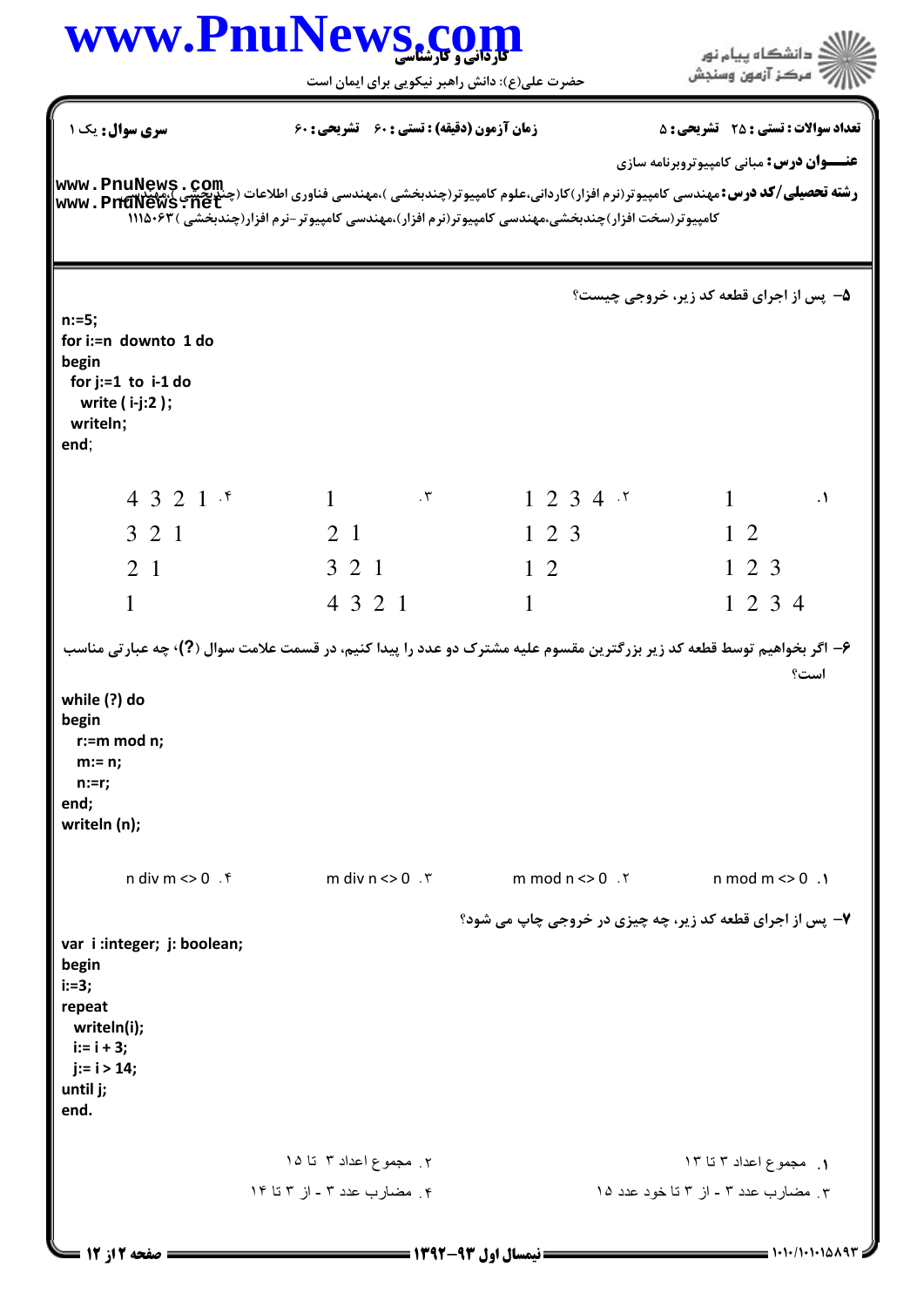## www.PnuNews.co

حضرت علی(ع): دانش راهبر نیکویی برای ایمان است

**تعداد سوالات : تستی : 25 - تشریحی : 5 سری سوال: ۱ یک** زمان آزمون (دقيقه) : تستى ; ۶۰٪ تشريحي ; ۶۰ **عنــوان درس:** مباني کامييوتروبرنامه سازي www.PnuNews.net کامپیوتر(سخت افزار)چندیخشی،مهندسی کامپیوتر(نرم افزار)،مهندسی کامپیوتر –نرم افزار(چندیخشی )۶۳-۱۱۱۵ A− مقدار متغیر n، پس از اجرای کد زیر چیست؟  $n:=0:$ for i:=  $succ(-3)$  downto pred  $(-6)$  do for  $i:=i-1$  to  $i$  do begin if  $i \mod j > i$  then continue;  $n:=n+1$ : end; writeln(n);  $\Delta$ . ۴  $\cdot$   $\cdot$   $\mathsf{r}$  $15.7$  $9.1$ ۹- اگر بخواهیم با استفاده از قطعه کد زیر، عدد صحیح number در مبنای ۱۰ را که از ورودی دریافت می کنیم به مبنای ۲ تبدیل کنیم، چه محاسبه ای بعد از اتمام حلقه repeat-until در خط علامت سوال (?) ، برای تبدیل عدد به مبنای ۲ درست است؟  $x := 1$ :  $n := 0;$ readln (number); repeat  $r :=$  number mod 2; number := number div 2;  $n := n + x * r$ ;  $x := x * 10$ ; until number < 2;  $\overline{ }$ writeln ('Tabdil be mabnaye 2= ', n);  $n := r + number * x$ ; . ٢  $n := x + number * n;$ .  $n := n + number * r$ : f  $n := n + number * x$ : '

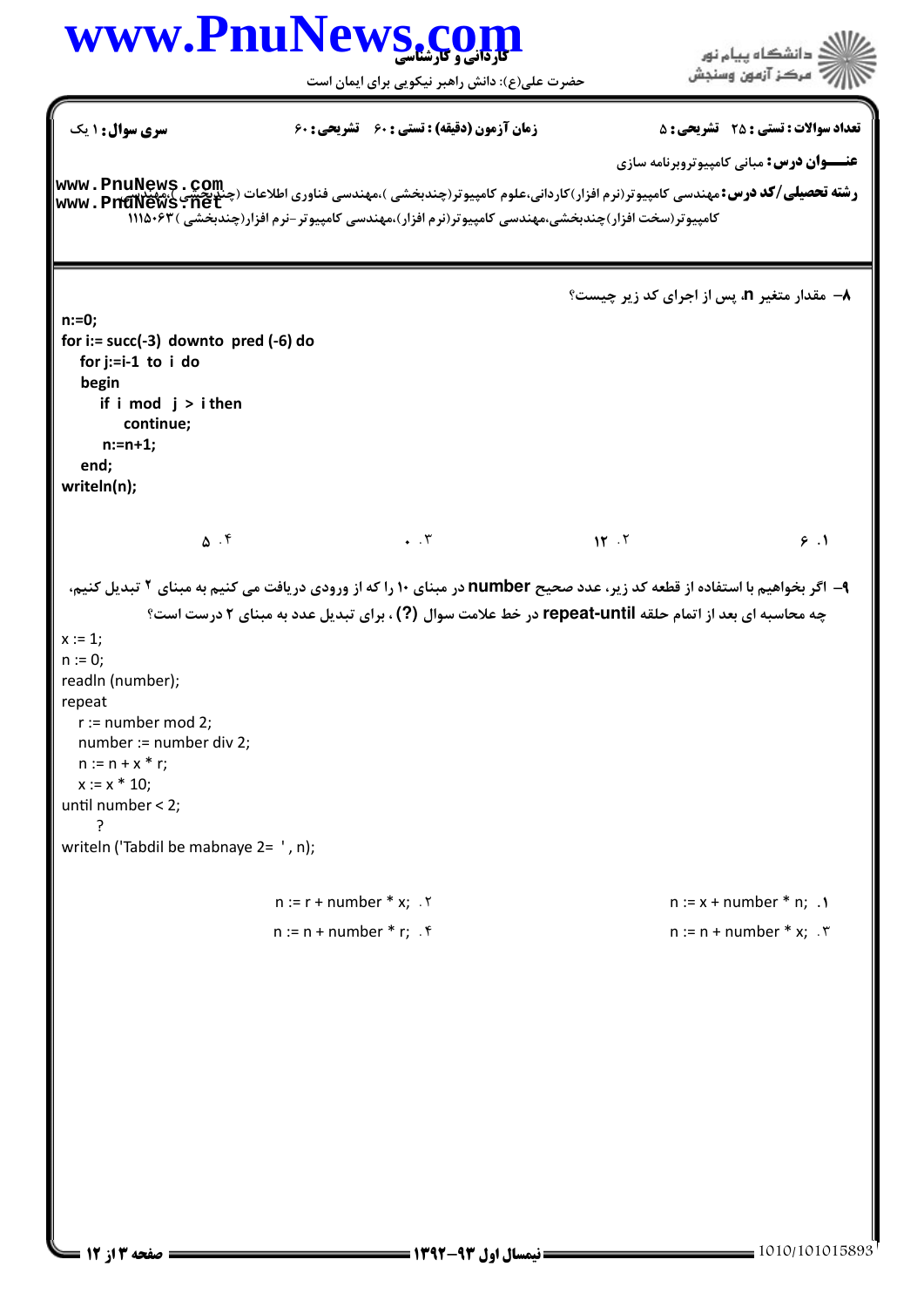حضرت علي(ع): دانش راهبر نيكويي براي ايمان است

| <b>سری سوال :</b> یک ۱                                                                                                                                                                                                                                                           | <b>زمان آزمون (دقیقه) : تستی : 60 تشریحی : 60</b> |                                                                                                  | <b>تعداد سوالات : تستی : 25 ۔ تشریحی : 5</b><br><b>عنـــوان درس:</b> مبانی کامپیوتروبرنامه سازی |
|----------------------------------------------------------------------------------------------------------------------------------------------------------------------------------------------------------------------------------------------------------------------------------|---------------------------------------------------|--------------------------------------------------------------------------------------------------|-------------------------------------------------------------------------------------------------|
| <b>www . PnuNews . Com</b><br>و <b>شته تحصیلی/گد درس:</b> مهندسی کامپیوتر(نرم افزار)کاردانی،علوم کامپیوتر(چندبخشی )،مهندسی فناوری اطلاعات (چندبخشی )،مهندسی<br> www . PnuNews . net                                                                                              |                                                   | کامپیوتر(سخت افزار)چندبخشی،مهندسی کامپیوتر(نرم افزار)،مهندسی کامپیوتر-نرم افزار(چندبخشی )۱۱۱۵۰۶۳ |                                                                                                 |
| var i,j: integr;<br>arr: array[110] of integer;<br>begin<br>for $i:=1$ to 10 do<br>$arr[i] := i + 1;$<br>$i:=2;$<br>while (i<10) do<br>begin<br>if (arr[i]< 90) then<br>begin<br>$arr[i+1] := arr[i] + arr[i+1] * arr[i-1];$<br>inc(i);<br>end<br>else<br>break;<br>end;<br>end. |                                                   | +۱- یس از اجرای کد زیر، مقدار متغیر i چیست؟                                                      |                                                                                                 |
| 9.9                                                                                                                                                                                                                                                                              | $Y \cdot Y$                                       | 9.7                                                                                              | $\Delta$ .                                                                                      |
| $n:=4;$<br>$k:=1;$<br>for $i:=1$ to $n$ do<br>for $j:=1$ to $n$ do<br>begin<br>$m[i,j] := k;$<br>inc(k);<br>end;<br>for $i:=1$ to $n$ do<br>for $j:=1$ to $n-1$ do<br>begin<br>if $(i+j > n)$ then<br>$m[i,j] := m[j+1,i];$                                                      |                                                   | <b>۱۱</b> - پس از اجرای کد زیر، مجموع عناصر ستون دوم ماتریس m با ابعاد ۴ در ۴ چیست؟              |                                                                                                 |
| end;<br>$\mathbf{r} \mathbf{r}$ . $\mathbf{r}$                                                                                                                                                                                                                                   | $rr$ .                                            | YY.7                                                                                             | T1.1                                                                                            |

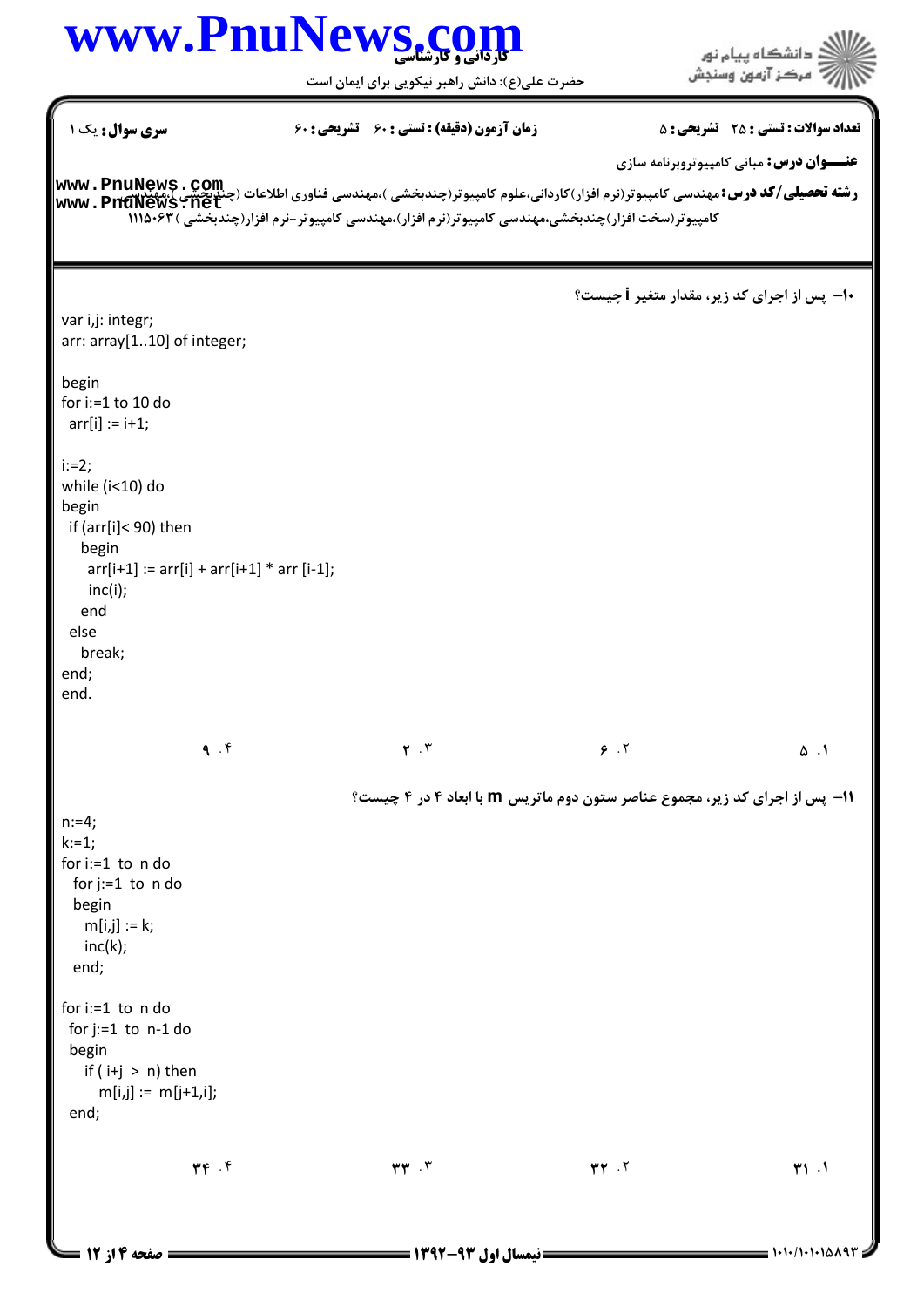| WWW.PnuNews.com                                          |                                                     |                                                                                                   | ≦ دانشگاه پيام نو <b>ر</b><br>مركز آزمون وسنجش                                                                                                                                                                                    |
|----------------------------------------------------------|-----------------------------------------------------|---------------------------------------------------------------------------------------------------|-----------------------------------------------------------------------------------------------------------------------------------------------------------------------------------------------------------------------------------|
|                                                          | حضرت علی(ع): دانش راهبر نیکویی برای ایمان است       |                                                                                                   |                                                                                                                                                                                                                                   |
| سری سوال : ۱ یک                                          | <b>زمان آزمون (دقیقه) : تستی : 60 ٪ تشریحی : 60</b> |                                                                                                   | <b>تعداد سوالات : تستی : 25 ۔ تشریحی : 5</b>                                                                                                                                                                                      |
|                                                          |                                                     | کامپیوتر(سخت افزار)چندبخشی،مهندسی کامپیوتر(نرم افزار)،مهندسی کامپیوتر-نرم افزار(چندبخشی ) ۱۱۱۵۰۶۳ | <b>عنـــوان درس:</b> مبانی کامپیوتروبرنامه سازی<br><b>رشته تحصیلی/کد درس:</b> مهندسی کامپیوتر(نرم افزار)کاردانی،علوم کامپیوتر(چندبخشی )،مهندسی فناوری اطلاعات (چندبخشی )،مهندسی <b>www . PnuNews ، Com</b><br>www . PnuNews . net |
|                                                          |                                                     |                                                                                                   | 12- آرایه a با تعریف زیر، چند بایت فضا اشغال می کند؟                                                                                                                                                                              |
| var a: array ['A''C',-100] of array [boolean] of double; |                                                     |                                                                                                   |                                                                                                                                                                                                                                   |
| Y5. .f                                                   | $FA.$ $.7$                                          | $\Delta Y \wedge \cdot Y$                                                                         | T99.1                                                                                                                                                                                                                             |
|                                                          |                                                     |                                                                                                   | <b>۱۳- خروجي دستور زير چيست؟</b>                                                                                                                                                                                                  |
| var x:integer;<br>$x := \sqrt{sqrt(12.25)}$ );           |                                                     |                                                                                                   |                                                                                                                                                                                                                                   |
| 18.9                                                     | 9.7                                                 | 15.7                                                                                              | 15.1                                                                                                                                                                                                                              |
|                                                          |                                                     |                                                                                                   |                                                                                                                                                                                                                                   |
|                                                          |                                                     |                                                                                                   |                                                                                                                                                                                                                                   |
|                                                          |                                                     |                                                                                                   |                                                                                                                                                                                                                                   |
|                                                          |                                                     |                                                                                                   |                                                                                                                                                                                                                                   |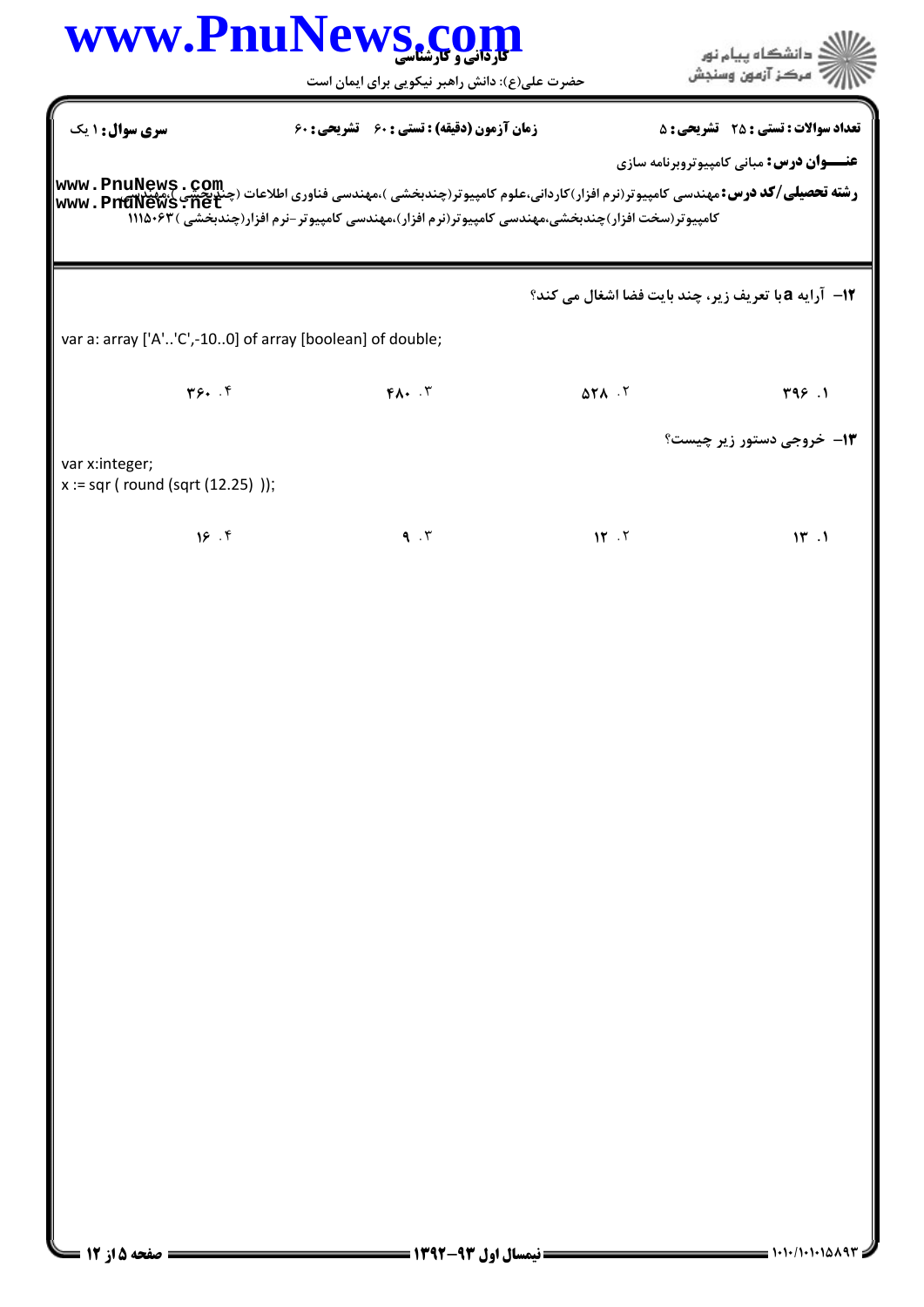# www.PnuNews.com

حضرت علی(ع): دانش راهبر نیکویی برای ایمان است

| <b>سری سوال : ۱ یک</b>                                                                                                                                                                     | <b>زمان آزمون (دقیقه) : تستی : 60 تشریحی : 60</b>                                                | <b>تعداد سوالات : تستی : 25 ۔ تشریحی : 5</b>                                                                                                                                                                                      |
|--------------------------------------------------------------------------------------------------------------------------------------------------------------------------------------------|--------------------------------------------------------------------------------------------------|-----------------------------------------------------------------------------------------------------------------------------------------------------------------------------------------------------------------------------------|
|                                                                                                                                                                                            | کامپیوتر(سخت افزار)چندبخشی،مهندسی کامپیوتر(نرم افزار)،مهندسی کامپیوتر-نرم افزار(چندبخشی )۱۱۱۵۰۶۳ | <b>عنـــوان درس:</b> مبانی کامپیوتروبرنامه سازی<br><b>رشته تحصیلی/کد درس:</b> مهندسی کامپیوتر(نرم افزار)کاردانی،علوم کامپیوتر(چندبخشی )،مهندسی فناوری اطلاعات (چندبخشی )،مهندسی <b>www . PnuNews ، Com</b><br>www . PnuNews . net |
| tir<br>dey<br>mehr<br>aban<br>bahman<br>var temp: string;<br>i,j,n: integer;<br>st_array: array[15] of string [15];<br>begin                                                               |                                                                                                  | <b>۱۴</b> - با توجه به داده های ورودی زیر (به ترتیب از بالا تا پایین)، خروجی برنامه زیر چیست؟                                                                                                                                     |
| $n:=5;$<br>for i:=1 to n do<br>readln (st_array[i]);                                                                                                                                       |                                                                                                  |                                                                                                                                                                                                                                   |
| for $i:=1$ to $n-1$ do<br>for $j := i + 1$ to n do<br>if st_array[i] > st_array[j] then<br>begin<br>$temp := st_array[i];$<br>st_array[i]:= st_array[j];<br>$st_array[j] := temp;$<br>end; |                                                                                                  |                                                                                                                                                                                                                                   |
| writeln (st_array[i,j-2]);<br>end.                                                                                                                                                         |                                                                                                  |                                                                                                                                                                                                                                   |
|                                                                                                                                                                                            |                                                                                                  | a .1                                                                                                                                                                                                                              |
|                                                                                                                                                                                            |                                                                                                  | $h \cdot r$<br>r $\cdot$                                                                                                                                                                                                          |
|                                                                                                                                                                                            |                                                                                                  | ۴. برنامه بالا در هنگام اجرا در خط ;writeln (st_array[i,j-2]) با خطا مواجه مي شود.                                                                                                                                                |
|                                                                                                                                                                                            |                                                                                                  |                                                                                                                                                                                                                                   |
|                                                                                                                                                                                            |                                                                                                  |                                                                                                                                                                                                                                   |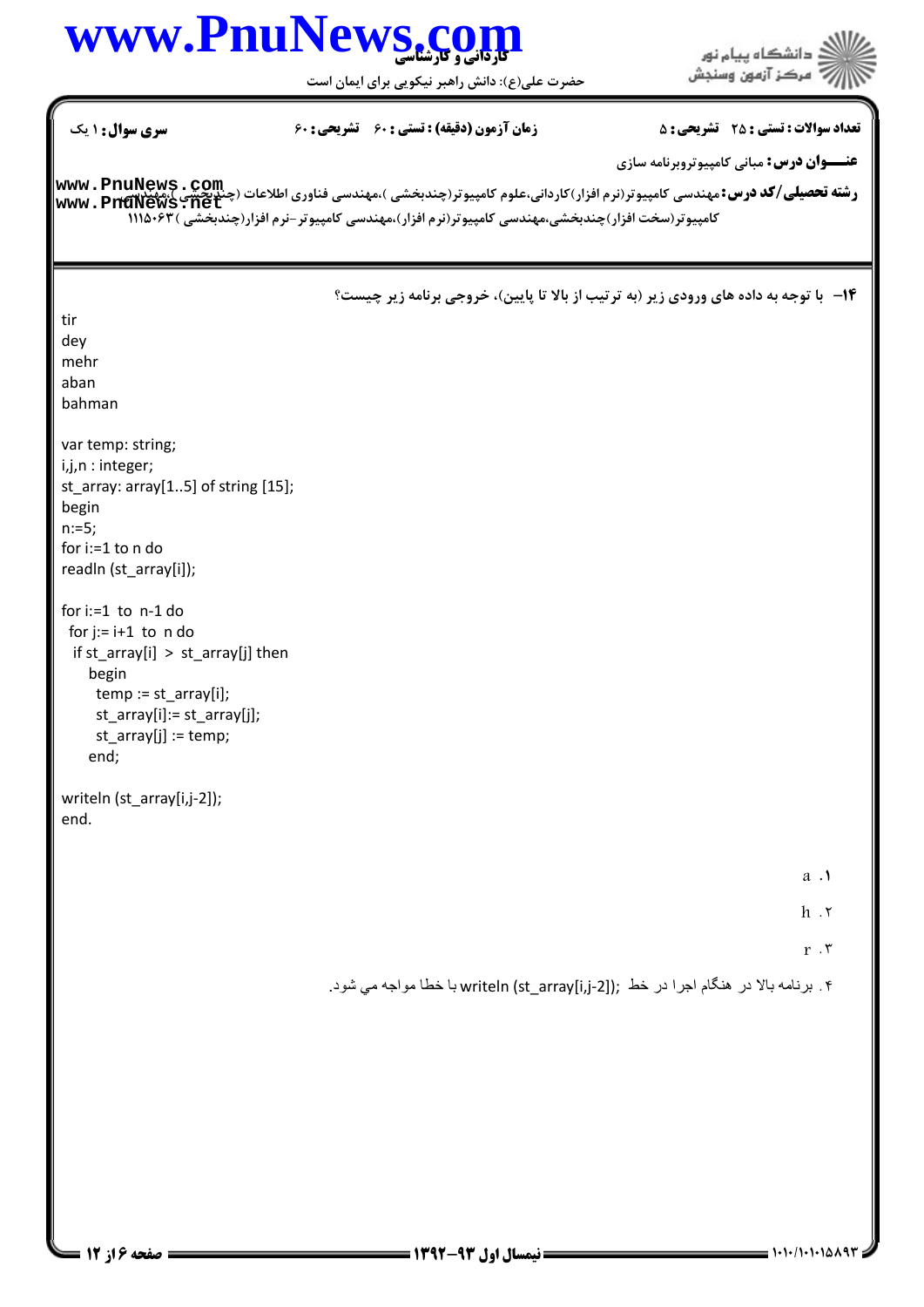#### كارداني و كارشناسي **[www.PnuNews.com](http://www.PnuNews.com)** دانشگاه پیام نور مركز آزمون وسنجش حضرت علي(ع): دانش راهبر نيكويي براي ايمان است نعداد سوالات : تستي : 25 تشريحي : 58 زمان آزمون (دقيقه) : تستي : 60 تشريحي : 60 ( **عنـــوان درس:** مبانی کامپیوتروبرنامه سازی ر**شته تحصیلی/کد درس:** مهندسی کامپیوتر(نرم افزار)کاردانی،علوم کامپیوتر(چندبخشی )،مهندسی فناوری اطلاعات (چن<u>دبخشی )</u>،مهندیچی<br>ر**شته تحصیلی/کد درس:** مهندسی کامپیوتر(نرم افزار)کاردانی،علوم کامپیوتر(چندبخشی )،مهندسی فناوری اطلا مهندسی 'نامپیو برربرم افرار' ناردانی،عنوم 'نامپیوتررچندبخشتی \،شهندسی صاوری اصلاحات / جیست / جیست Www . PnuNew<br>کامپیوتر(سخت افزار)چندبخشی،مهندسی کامپیوتر(نرم افزار)،مهندسی کامپیوتر -نرم افزار(چندبخشی) ۱۱۱۵۰۶۳ **[www.PnuNews.net](http://pnunews.net)**پس از اجراي دستورات زير، خروجي چيست؟ 15 var s1,s2:string; s1 := 'university'; s2 := 'Payam noor has computer course'; Insert (s1, s2, length (s1)+2); Delete (s2, pos (s1, s2), length(s2));  $s1 := \text{concat}(s2, s1);$ writeln (s1); All Payam noor has computer course. Payam noor university computer course . Y Payam noor F Contract Contract Payam noor university F پس از اجراي روال **proc** در برنامه زير، چه عددي در خروجي چاپ مي شود؟ 16 var x ,y :integer; procedure proc ( i: integer; var j, k: integer); begin  $j := j + 1;$  $k := k + i;$ end; begin x:=12; y:=13; proc  $(y-x, x, x)$ ; writeln (x); end.  $\mathbf{r}$  .  $\mathbf{r}$  .  $\mathbf{r}$  .  $\mathbf{r}$  .  $\mathbf{r}$  .  $\mathbf{r}$  .  $\mathbf{r}$  $\sqrt{17}$   $\sqrt{17}$   $\sqrt{17}$   $\sqrt{17}$   $\sqrt{17}$  $11.5$  $\mathbf{M} \cdot \mathbf{r}$   $\mathbf{M} \cdot \mathbf{r}$   $\mathbf{M} \cdot \mathbf{r}$   $\mathbf{M} \cdot \mathbf{r}$   $\mathbf{M} \cdot \mathbf{r}$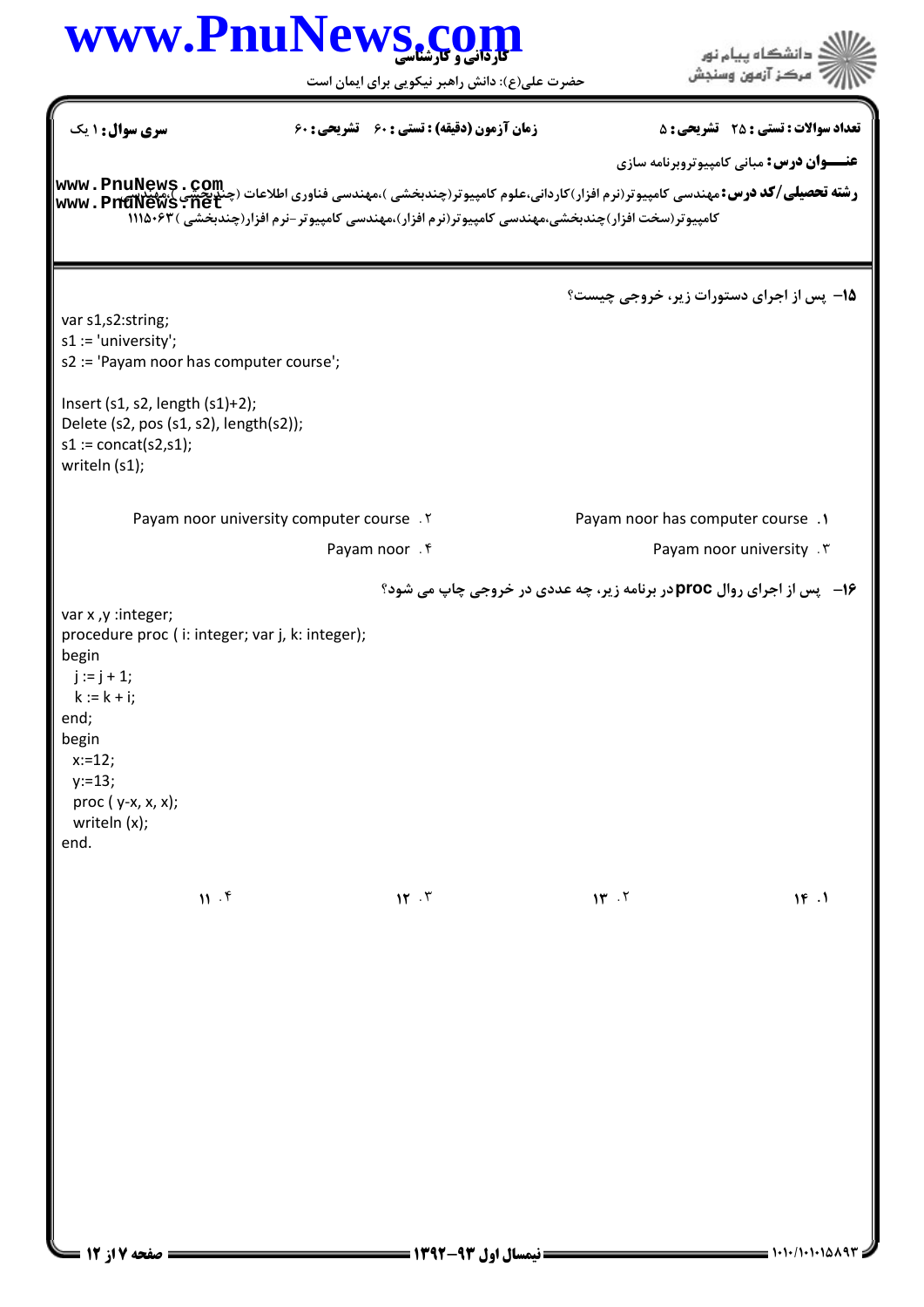حضرت علي(ع): دانش راهبر نيكويي براي ايمان است

ے<br>جگڑالاتھ دانشگاہ پیام نور<br>جگڑار/

| سری سوال: ۱ یک                                                                                                                                                             |     | <b>زمان آزمون (دقیقه) : تستی : 60 ٪ تشریحی : 60</b> |                                                                                                  | <b>تعداد سوالات : تستی : 25 ۔ تشریحی : 5</b>                             |  |
|----------------------------------------------------------------------------------------------------------------------------------------------------------------------------|-----|-----------------------------------------------------|--------------------------------------------------------------------------------------------------|--------------------------------------------------------------------------|--|
|                                                                                                                                                                            |     |                                                     |                                                                                                  | <b>عنـــوان درس:</b> مبانی کامپیوتروبرنامه سازی                          |  |
| <b>رشته تحصیلی/کد درس:</b> مهندسی کامپیوتر(نرم افزار)کاردانی،علوم کامپیوتر(چندبخشی )،مهندسی فناوری اطلاعات (چندبخشی )،مهندسی کامپیوتر(نرم افزار)کل<br> www . PnuNews . net |     |                                                     |                                                                                                  |                                                                          |  |
|                                                                                                                                                                            |     |                                                     | کامپیوتر(سخت افزار)چندبخشی،مهندسی کامپیوتر(نرم افزار)،مهندسی کامپیوتر-نرم افزار(چندبخشی )۸۴۰۵/۱۱ |                                                                          |  |
|                                                                                                                                                                            |     |                                                     |                                                                                                  |                                                                          |  |
|                                                                                                                                                                            |     |                                                     |                                                                                                  |                                                                          |  |
|                                                                                                                                                                            |     |                                                     |                                                                                                  | 17- پس از اجرای روال proc_testر برنامه زیر، چه عددی در خروجی چاپ می شود؟ |  |
| var x ,y : integer;                                                                                                                                                        |     |                                                     |                                                                                                  |                                                                          |  |
| procedure proc_test (i, j, k: integer);                                                                                                                                    |     |                                                     |                                                                                                  |                                                                          |  |
| begin                                                                                                                                                                      |     |                                                     |                                                                                                  |                                                                          |  |
| $j := j + 1;$<br>$x := k + i;$                                                                                                                                             |     |                                                     |                                                                                                  |                                                                          |  |
| end;                                                                                                                                                                       |     |                                                     |                                                                                                  |                                                                          |  |
| begin                                                                                                                                                                      |     |                                                     |                                                                                                  |                                                                          |  |
| $x:=12;$                                                                                                                                                                   |     |                                                     |                                                                                                  |                                                                          |  |
| $y:=13;$                                                                                                                                                                   |     |                                                     |                                                                                                  |                                                                          |  |
| $proc_test (y-x, x, x);$<br>writeln (x);                                                                                                                                   |     |                                                     |                                                                                                  |                                                                          |  |
| end.                                                                                                                                                                       |     |                                                     |                                                                                                  |                                                                          |  |
|                                                                                                                                                                            |     |                                                     |                                                                                                  |                                                                          |  |
| 11.5                                                                                                                                                                       |     | 15.7                                                | 14.7                                                                                             | 16.1                                                                     |  |
|                                                                                                                                                                            |     |                                                     |                                                                                                  |                                                                          |  |
|                                                                                                                                                                            |     |                                                     |                                                                                                  | 1۸– در هنگام کامپایل کد زیر، در کدام خط با خطا مواجه می شویم؟            |  |
| program test;                                                                                                                                                              |     |                                                     |                                                                                                  |                                                                          |  |
| var x: real;                                                                                                                                                               |     |                                                     |                                                                                                  |                                                                          |  |
| procedure add (y:real);<br>var n: integer;                                                                                                                                 |     |                                                     |                                                                                                  |                                                                          |  |
| procedure print (r:real);                                                                                                                                                  |     |                                                     |                                                                                                  |                                                                          |  |
| begin                                                                                                                                                                      |     |                                                     |                                                                                                  |                                                                          |  |
| writeln ( round(r) );                                                                                                                                                      |     |                                                     |                                                                                                  |                                                                          |  |
| end;                                                                                                                                                                       |     |                                                     |                                                                                                  |                                                                          |  |
| begin                                                                                                                                                                      |     |                                                     |                                                                                                  |                                                                          |  |
| $n:=1;$<br>$n:= n + \text{trunc}(y);$                                                                                                                                      |     |                                                     |                                                                                                  |                                                                          |  |
| print (n);                                                                                                                                                                 | (1) |                                                     |                                                                                                  |                                                                          |  |
| end;                                                                                                                                                                       |     |                                                     |                                                                                                  |                                                                          |  |
| procedure subtract (r: real);                                                                                                                                              |     |                                                     |                                                                                                  |                                                                          |  |
| begin                                                                                                                                                                      |     |                                                     |                                                                                                  |                                                                          |  |
| $r := r-1;$<br>end;                                                                                                                                                        |     |                                                     |                                                                                                  |                                                                          |  |
| begin                                                                                                                                                                      |     |                                                     |                                                                                                  |                                                                          |  |
| $x:=3.5;$                                                                                                                                                                  |     |                                                     |                                                                                                  |                                                                          |  |
| add(x);                                                                                                                                                                    | (2) |                                                     |                                                                                                  |                                                                          |  |
| subtract (x);                                                                                                                                                              | (3) |                                                     |                                                                                                  |                                                                          |  |
| print(x);                                                                                                                                                                  | (4) |                                                     |                                                                                                  |                                                                          |  |
| end.                                                                                                                                                                       |     |                                                     |                                                                                                  |                                                                          |  |
|                                                                                                                                                                            |     |                                                     |                                                                                                  |                                                                          |  |
| F. f                                                                                                                                                                       |     | $\mathbf{r}$ . $\mathbf{r}$                         | $\mathbf{r}$ . $\mathbf{r}$                                                                      | $\mathbf{1}$ .                                                           |  |
| <b>صفحه 8 از 12 =</b>                                                                                                                                                      |     | ا نیمسال اول ۹۳-۱۳۹۲ =                              |                                                                                                  | $1 - 1 - 1 - 1 - 10197 =$                                                |  |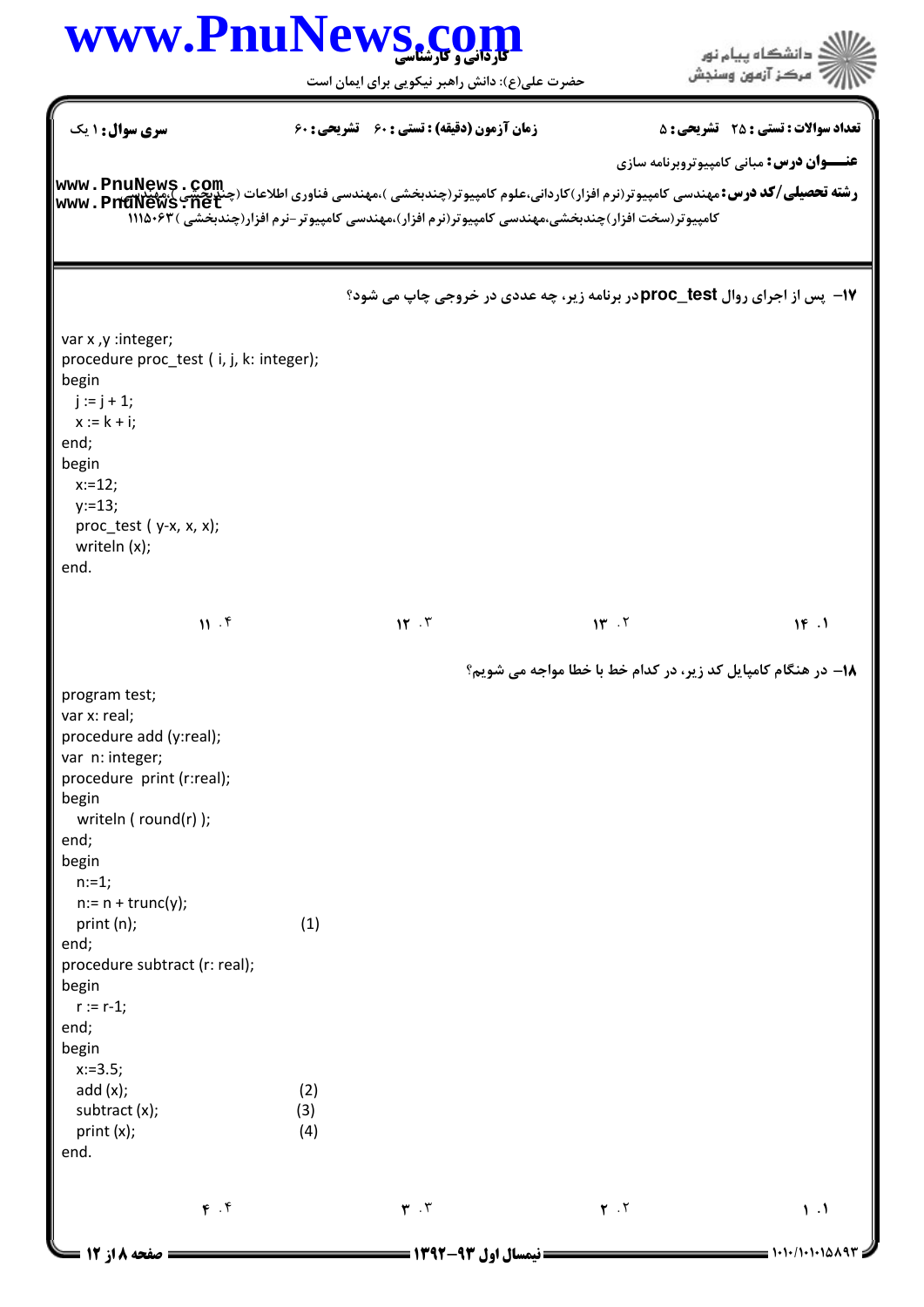#### www.PnuNews.co .<br>ڏ دانشڪاه پيام نور<br>: " مرڪز آزمون وسنڊش حضرت علی(ع): دانش راهبر نیکویی برای ایمان است **سری سوال : ۱ یک تعداد سوالات : تستي : 25 - تشريحي : 5** زمان آزمون (دقیقه) : تستی ; ۶۰ - تشریحی ; ۶۰ **عنـــوان درس:** مباني کامييوتروبرنامه سازي **رشته تحصیلی/کد درس:**مهندسی کامپیوتر(نرم افزار)کاردانی،علوم کامپیوتر(چندبخشی )،مهندسی فناوری اطلاعات (چندچیسی Ruww **. PnuNews . com**<br>- – – – – – سیلهای **کد درس:**مهندسی کامپیوتر(نرم افزار)کاردانی،علوم کامپیوتر(چندبخشی )،مه www.PnuNews.net کامپیوتر(سخت افزار)چندبخشی،مهندسی کامپیوتر(نرم افزار)،مهندسی کامپیوتر-نرم افزار(چندبخشی )۶۳-۱۱۱۵ 19- اگر تابع زیر را به صورت (4)f فراخوانی کنیم، خروجی چیست؟ function f (x:integer):integer: hegin if  $x < 1$  then f:=1 else  $f := x * f(x-1) + f(x-2);$ end:  $YF$ .  $1Y \cdot Y$  $11.7$  $VT.1$ **۲۰**– کدام یک از قطعه کد های زیر برای تعریف آرایه و ارسال آن به تابع درست است؟  $.7$ type a =array  $[1..10]$  of integer; type a =array  $[1..10]$  of integer; var arr: a; n: integer; var arr: a; n: integer; |function search (arr: a; x: integer) :integer; function search (a: arr; x: integer) :integer; begin lbegin {...........محتويات داخل تابع..........} {...........محتويات داخل تابع..........} lend: lend: begin begin  $n:=4$ :  $n:=4$ : {.......مقدار دهي اوليه أرايه.......} {.......مقدار دهي اوليه أرايه.......} writeln (search (a, n)); writeln (search (arr, n)); lend. end. .  $\mathbf f$  $\cdot$ ٣ type a =array  $[1..10]$  of integer;  $\parallel$ type a =array [1..10] of integer; var arr: a; n: integer; var arr: a; n: integer; |function search (a: arr; x: integer) :integer; |function search (arr: a; x: integer) :integer; begin begin {............محتويات داخل تابع..........} {...........محتويات داخل تابع..........} lend; lend; llbegin llbegin  $n:=4$ :  $n:=4$ : {.........مقدار دهي اوليه أرايه.......} {.........مقدار دهي اوليه أرايه.......} writeln (search (a, n)); writeln (search (arr, n)); lend. lend.

71- اگر مجموعه ای به صورت ,type ch\_set = set of char تعریف کنیم، کدام تعریف تابع زیر درست است؟

function f (x:integer): ch\_set; Y function f (var ch\_set1: set of char): integer; 1

- function f (x:integer): ch set1; . f
- - function f (ch set1: ch set): char; . ٣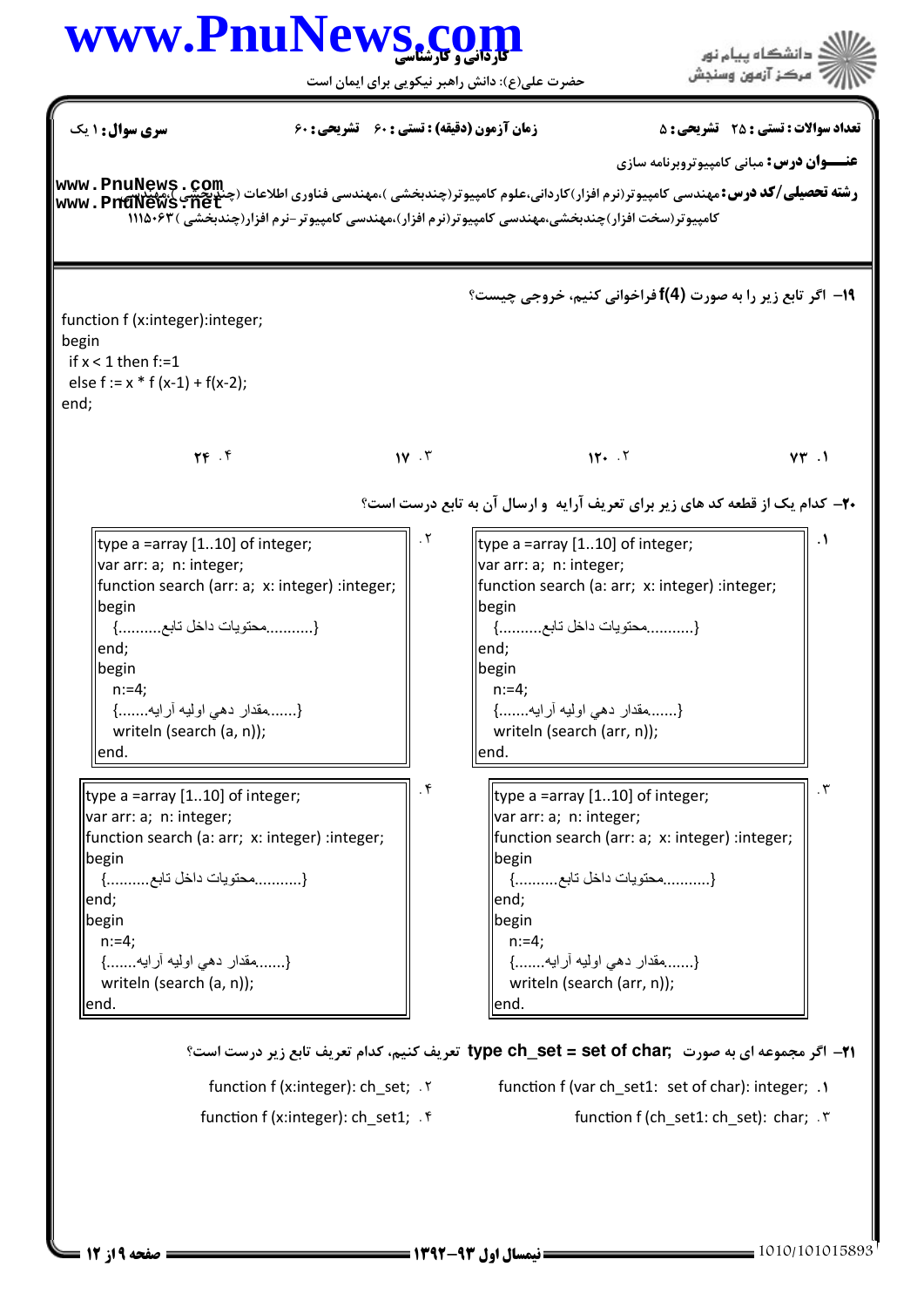|                                                          | WWW.PnuNews.com                                                                                                                                                                                                                                                                        |                                                                           | ءُ دانشگاه پيام نور                                |
|----------------------------------------------------------|----------------------------------------------------------------------------------------------------------------------------------------------------------------------------------------------------------------------------------------------------------------------------------------|---------------------------------------------------------------------------|----------------------------------------------------|
|                                                          | حضرت علی(ع): دانش راهبر نیکویی برای ایمان است                                                                                                                                                                                                                                          |                                                                           | مركز آزمون وسنجش                                   |
| <b>سری سوال :</b> یک ۱                                   | <b>زمان آزمون (دقیقه) : تستی : 60 گشریحی : 60</b>                                                                                                                                                                                                                                      |                                                                           | <b>تعداد سوالات : تستی : 25 ۔ تشریحی : 5</b>       |
|                                                          |                                                                                                                                                                                                                                                                                        |                                                                           | <b>عنـــوان درس:</b> مباني کامپيوتروبرنامه سازي    |
|                                                          | <b>www . PnuNews . COM</b><br>و <b>شته تحصیلی/کد درس:</b> مهندسی کامپیوتر(نرم افزار)کاردانی،علوم کامپیوتر(چندبخشی )،مهندسی فناوری اطلاعات (چندبخشی )،مهندسی<br>www . PnuNews . net<br>کامپیوتر(سخت افزار)چندبخشی،مهندسی کامپیوتر(نرم افزار)،مهندسی کامپیوتر-نرم افزار(چندبخشی )۸۴۰۵/۱۱ |                                                                           |                                                    |
|                                                          |                                                                                                                                                                                                                                                                                        |                                                                           |                                                    |
|                                                          |                                                                                                                                                                                                                                                                                        | <b>32-</b> با توجه به داده شمارشی زیر، کدام گزینه درست است؟               |                                                    |
|                                                          | Type fasl_type = (Bahar, Tabestan, Payeez, Zemestan);                                                                                                                                                                                                                                  |                                                                           |                                                    |
| Var fasl: fasl_type;                                     |                                                                                                                                                                                                                                                                                        |                                                                           |                                                    |
|                                                          | $fasI := 2; .7$                                                                                                                                                                                                                                                                        |                                                                           | fasl := 'Payeez'; $\cdot$                          |
|                                                          | fasl := Tabestan; $\cdot$ $\mathfrak{f}$                                                                                                                                                                                                                                               |                                                                           | fasl := Bahar + Zemestan; $\cdot$ $\cdot$          |
|                                                          |                                                                                                                                                                                                                                                                                        |                                                                           | <b>۲۳</b> ۔ متغیر rec چند بایت حافظه اشغال می کند؟ |
|                                                          |                                                                                                                                                                                                                                                                                        |                                                                           |                                                    |
| type $r = record$<br>case integer of                     |                                                                                                                                                                                                                                                                                        |                                                                           |                                                    |
| 1: (name: string [10]);<br>2: (num: array [15] of byte); |                                                                                                                                                                                                                                                                                        |                                                                           |                                                    |
| end;<br>var rec: r;                                      |                                                                                                                                                                                                                                                                                        |                                                                           |                                                    |
| $Y.$ $Y$                                                 | $1V \cdot V$                                                                                                                                                                                                                                                                           | 11.7                                                                      | 10.1                                               |
|                                                          |                                                                                                                                                                                                                                                                                        | <b>۲۴</b> – کدام یک از دستورات زیر فقط برای فایل های متنی استفاده می شود؟ |                                                    |
| append f                                                 | rewrite .r                                                                                                                                                                                                                                                                             | reset .r                                                                  | assign .                                           |
|                                                          |                                                                                                                                                                                                                                                                                        |                                                                           |                                                    |
|                                                          |                                                                                                                                                                                                                                                                                        |                                                                           |                                                    |
|                                                          |                                                                                                                                                                                                                                                                                        |                                                                           |                                                    |
|                                                          |                                                                                                                                                                                                                                                                                        |                                                                           |                                                    |
|                                                          |                                                                                                                                                                                                                                                                                        |                                                                           |                                                    |
|                                                          |                                                                                                                                                                                                                                                                                        |                                                                           |                                                    |
|                                                          |                                                                                                                                                                                                                                                                                        |                                                                           |                                                    |
|                                                          |                                                                                                                                                                                                                                                                                        |                                                                           |                                                    |
|                                                          |                                                                                                                                                                                                                                                                                        |                                                                           |                                                    |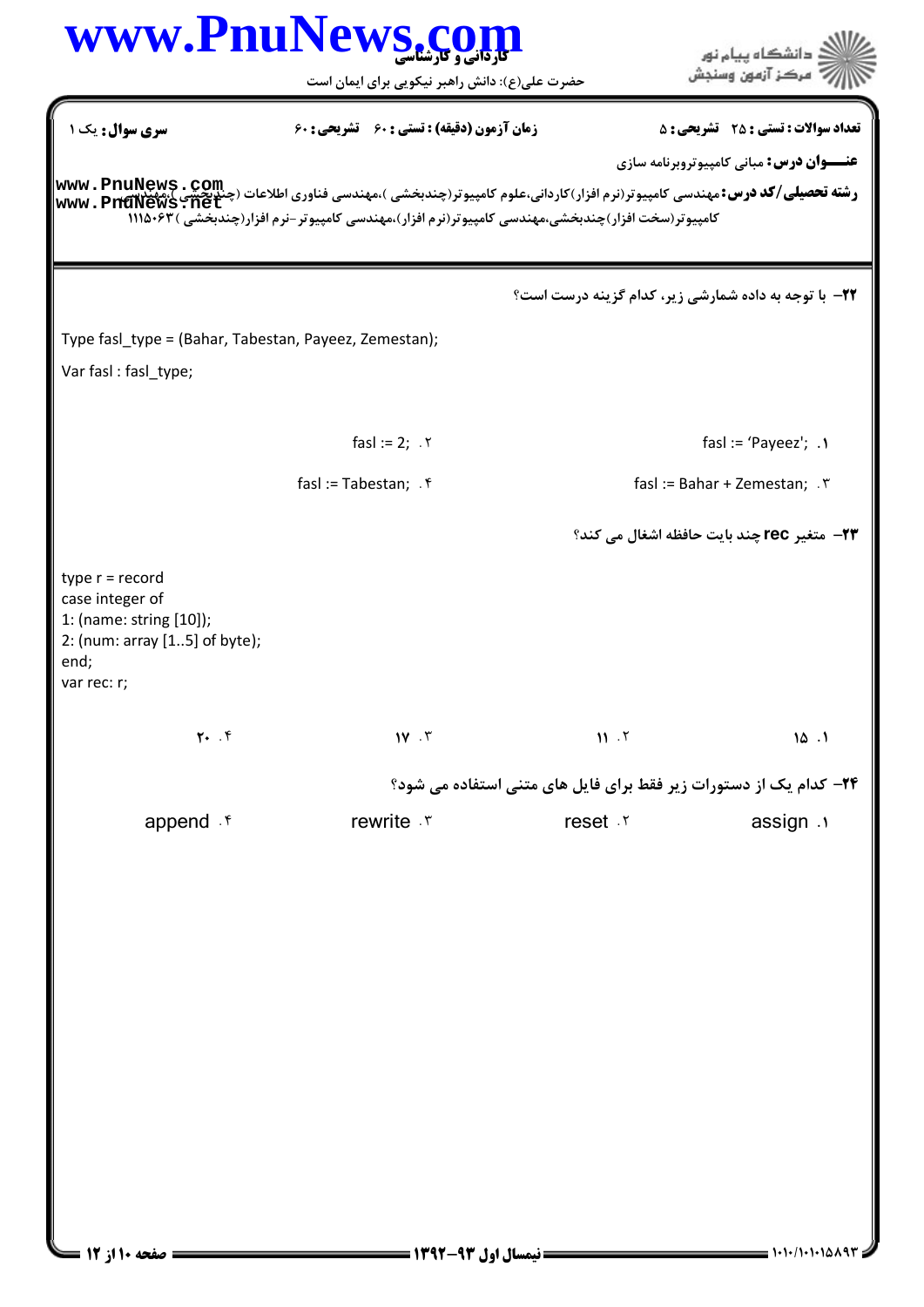حضرت علي(ع): دانش راهبر نيكويي براي ايمان است

| <b>سری سوال : ۱ یک</b>                                                | <b>زمان آزمون (دقیقه) : تستی : 60 ٪ تشریحی : 60</b>                                              | <b>تعداد سوالات : تستی : 25 ۔ تشریحی : 5</b>                                                                                                          |
|-----------------------------------------------------------------------|--------------------------------------------------------------------------------------------------|-------------------------------------------------------------------------------------------------------------------------------------------------------|
|                                                                       |                                                                                                  | <b>عنـــوان درس:</b> مباني کامپيوتروبرنامه سازي                                                                                                       |
|                                                                       |                                                                                                  | <b>رشته تحصیلی/کد درس:</b> مهندسی کامپیوتر(نرم افزار)کاردانی،علوم کامپیوتر(چندبخشی )،مهندسی فناوری اطلاعات (چندبخشی )،مهندسی )<br>www . PnuNews . net |
|                                                                       | کامپیوتر(سخت افزار)چندبخشی،مهندسی کامپیوتر(نرم افزار)،مهندسی کامپیوتر-نرم افزار(چندبخشی )۱۱۱۵۰۶۳ |                                                                                                                                                       |
|                                                                       |                                                                                                  |                                                                                                                                                       |
|                                                                       |                                                                                                  | <b>۲۵</b> ۔ برنامه زیر چه عملی انجام می دهد؟                                                                                                          |
| var<br>F: Text; count: integer;                                       |                                                                                                  |                                                                                                                                                       |
| begin<br>count := $0$ ;                                               |                                                                                                  |                                                                                                                                                       |
| Assign (F, 'test.dat');                                               |                                                                                                  |                                                                                                                                                       |
| Reset (F);<br>while not Eof (F) do                                    |                                                                                                  |                                                                                                                                                       |
| begin                                                                 |                                                                                                  |                                                                                                                                                       |
| Readln (F);<br>inc (count);                                           |                                                                                                  |                                                                                                                                                       |
| end;                                                                  |                                                                                                  |                                                                                                                                                       |
| Close(F);<br>end.                                                     |                                                                                                  |                                                                                                                                                       |
|                                                                       |                                                                                                  |                                                                                                                                                       |
|                                                                       |                                                                                                  | <b>۱</b> . تعداد كلمات فايل test.dat را مى شمارد.                                                                                                     |
|                                                                       |                                                                                                  | ۲ ـ تعدادي كار اكتر را از ورودي دريافت مي كند و تعداد آن ها را مي شمارد.                                                                              |
|                                                                       |                                                                                                  | ۳. تعداد خطوط فایل test.dat را می شمارد.                                                                                                              |
|                                                                       |                                                                                                  | ۴. تعداد فایل test.dat را می شمارد.                                                                                                                   |
|                                                                       | سوالات تشريحي                                                                                    |                                                                                                                                                       |
| ۱،۴۰ نمره                                                             | ۱– روالی بنویسید که مکان بزرگترین و کوچکترین عنصر یک آرایه یک بعدی را باهم عوض کند.              |                                                                                                                                                       |
| نمره ۱.۴۰                                                             |                                                                                                  | ۲- برنامه ای بنویسید که یک ماتریس ۳ در ۳ را به عنوان ورودی دریافت کند و ترانهاده آن را محاسبه کند.                                                    |
|                                                                       | (به عنوان مثال، اگر ماتریس Å ماتریس ورودی باشد، ماتریس B، ماتریس ترانهاده آن خواهد بود.)         |                                                                                                                                                       |
| $A =$<br>$1 \quad 2 \quad 3$                                          |                                                                                                  |                                                                                                                                                       |
| 4 5 6<br>8<br>7<br>9                                                  |                                                                                                  |                                                                                                                                                       |
|                                                                       |                                                                                                  |                                                                                                                                                       |
| $B =$                                                                 |                                                                                                  |                                                                                                                                                       |
| $\begin{array}{cccc} 1 & 4 & 7 \\ 2 & 5 & 8 \\ 3 & 6 & 9 \end{array}$ |                                                                                                  |                                                                                                                                                       |
|                                                                       |                                                                                                  |                                                                                                                                                       |
|                                                                       |                                                                                                  |                                                                                                                                                       |
| ۱،۴۰ نمره                                                             |                                                                                                  | ۳- برنامه ای بنویسید که یک رشته (جمله) را از ورودی دریافت کرده و کاراکتر های خالی (space) را با ستاره جایگزین                                         |
|                                                                       |                                                                                                  | كند.                                                                                                                                                  |
|                                                                       |                                                                                                  |                                                                                                                                                       |
|                                                                       |                                                                                                  |                                                                                                                                                       |